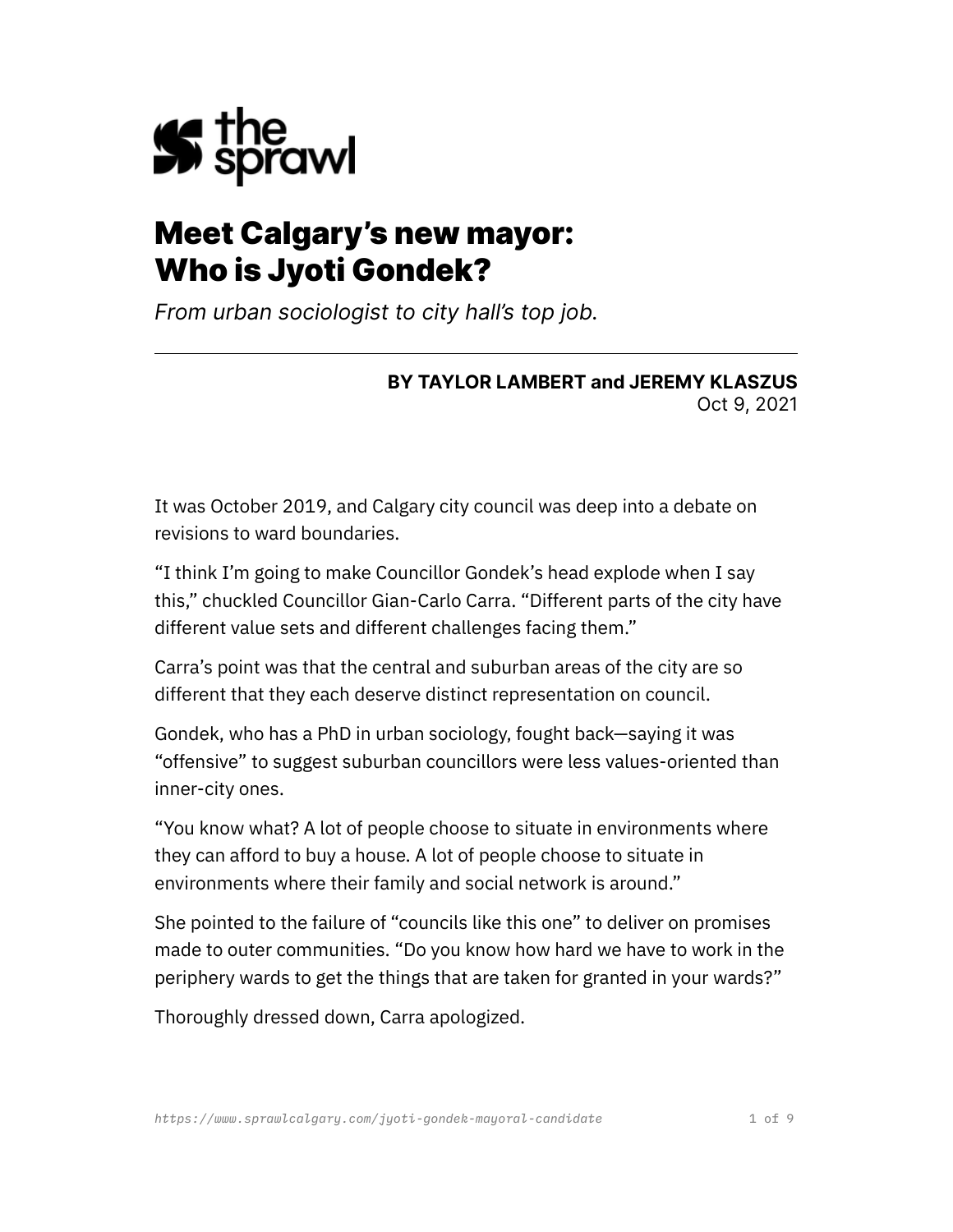The exchange showcased Gondek's political persona. As a decades-long resident of north central Calgary, and on city council, she's been a dogged advocate for the interests of her ward—and she has no tolerance for condescension, whether personal or geographical.

The three most prominent mayoral candidates have all rejected being labelled as right-wing or left-wing, conservative or progressive. Instead, Gondek, Jeromy Farkas and Jeff Davison have preferred to speak in terms of flexibility and moderation, doing what's best for the people rather than pursuing an ideological agenda.

But what one thinks is best for the people depends on one's politics and worldview.

In her four years as councillor, Gondek has championed the Green Line, supported police reform and has repeatedly taken on Jason Kenney's provincial government, decrying it as "soulless." She supported reducing the default speed limit in the city to 40 km/h.

She also supported the Flames arena deal in 2019, and voted with the majority of council to approve 14 new communities on the city's outskirts—a decision that undermined the city's growth and climate plans.

Now, describing herself as a centrist, she's running for mayor.

## **From across the pond to Calgary city council**

Born in London, U.K., to Punjabi parents from India, Gondek was four years old when her family came to Canada. She grew up in Manitoba, frequently moving to new towns due to her father's work with the provincial government's land claims office.

"He would always say, 'You've got to pay attention to [politics], these things will shape your future,'" Gondek told *The Sprawl*. "'You need to have a hand in shaping your future.' I remember he always said that, and I just kind of ignored it."

After earning her sociology degree at the University of Manitoba, Gondek moved to Alberta with her husband Todd. She quickly started volunteering, taking on various roles with her community association. When her father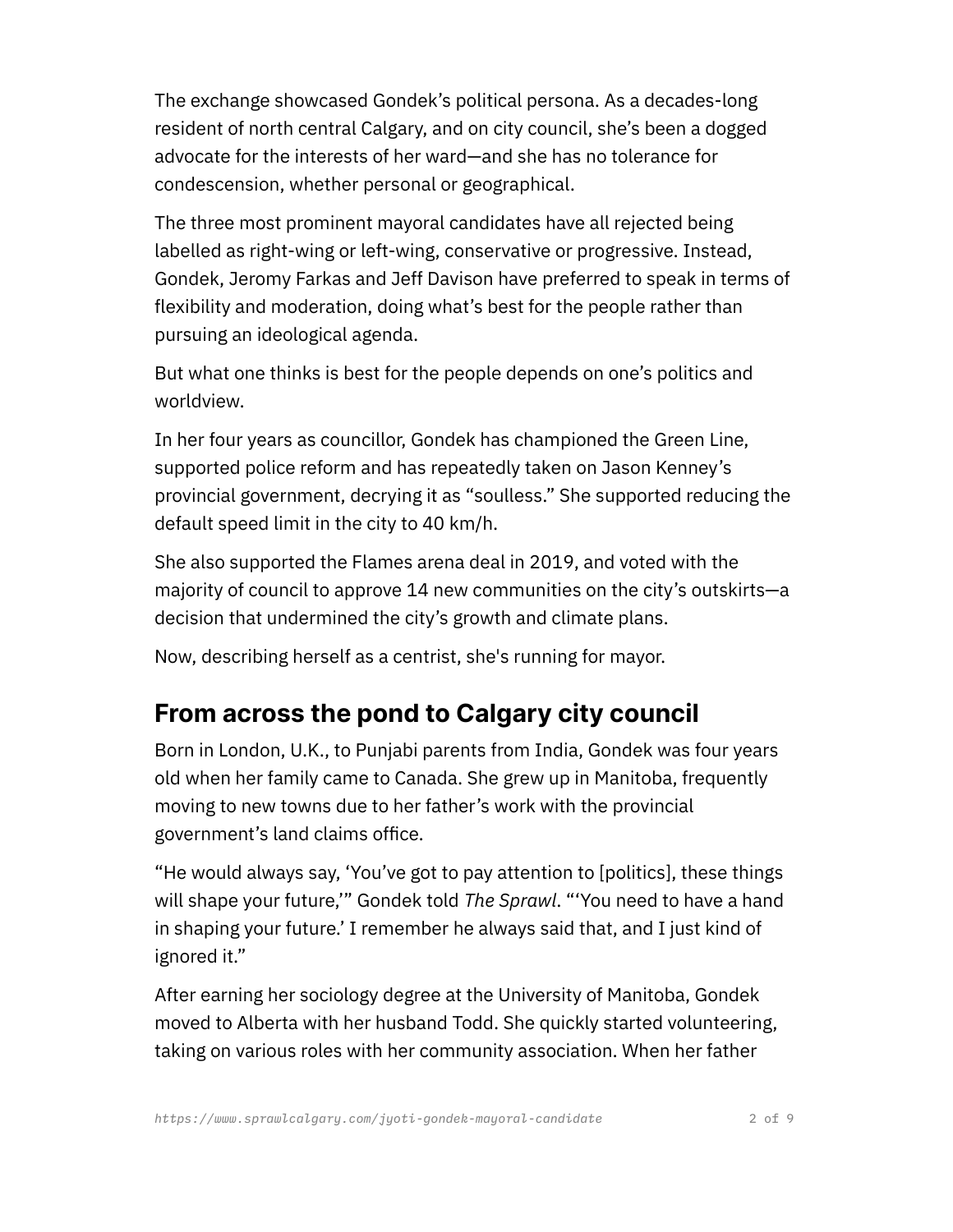died suddenly in 2003, not long after her parents had moved to Calgary, Gondek felt a duty to follow through on his unfinished projects in the Punjabi community.

"I connected with some of his friends in Calgary," she recalled. "And I helped them get Punjabi recognized as a second language option in the CBE."

She worked in marketing for credit unions and Greyhound Canada before starting her own consultancy firm. At the same time, she got her master's degree in organizational sociology—with a focus on corporate social responsibility—before getting her PhD in urban sociology in 2013.

#### *She's not somebody who sits in the corner.*

*Byron Miller, University of Calgary professor*

Amid all this, Gondek sat on numerous boards and committees, including four years as a citizen member of the city's planning commission from 2012 to 2016 while she taught at the University of Calgary.

James Stauch worked alongside Gondek during this time on a civic innovation project called Vivacity, where Gondek was a mentor and expert resource for students. Staunch, who is director of the Institute for Community Prosperity at Mount Royal University, recalls Gondek impressing students with the depth of her knowledge on issues like poverty, homelessness and food insecurity.

"I think that came as kind of a pleasant surprise to students thinking, 'Oh, here comes a real estate expert—who's actually also really knowledgeable on social issues,'" said Stauch.

"[She's] pretty thoughtful about how those two mesh together: how the social and the economic kind of reinforce each other."

Byron Miller crossed paths with Gondek when they were both appointed to a task force meant to advise city council on how to create a framework for community input into planning decisions. Miller, a professor of geography and urban design at the University of Calgary, knew that she'd been well-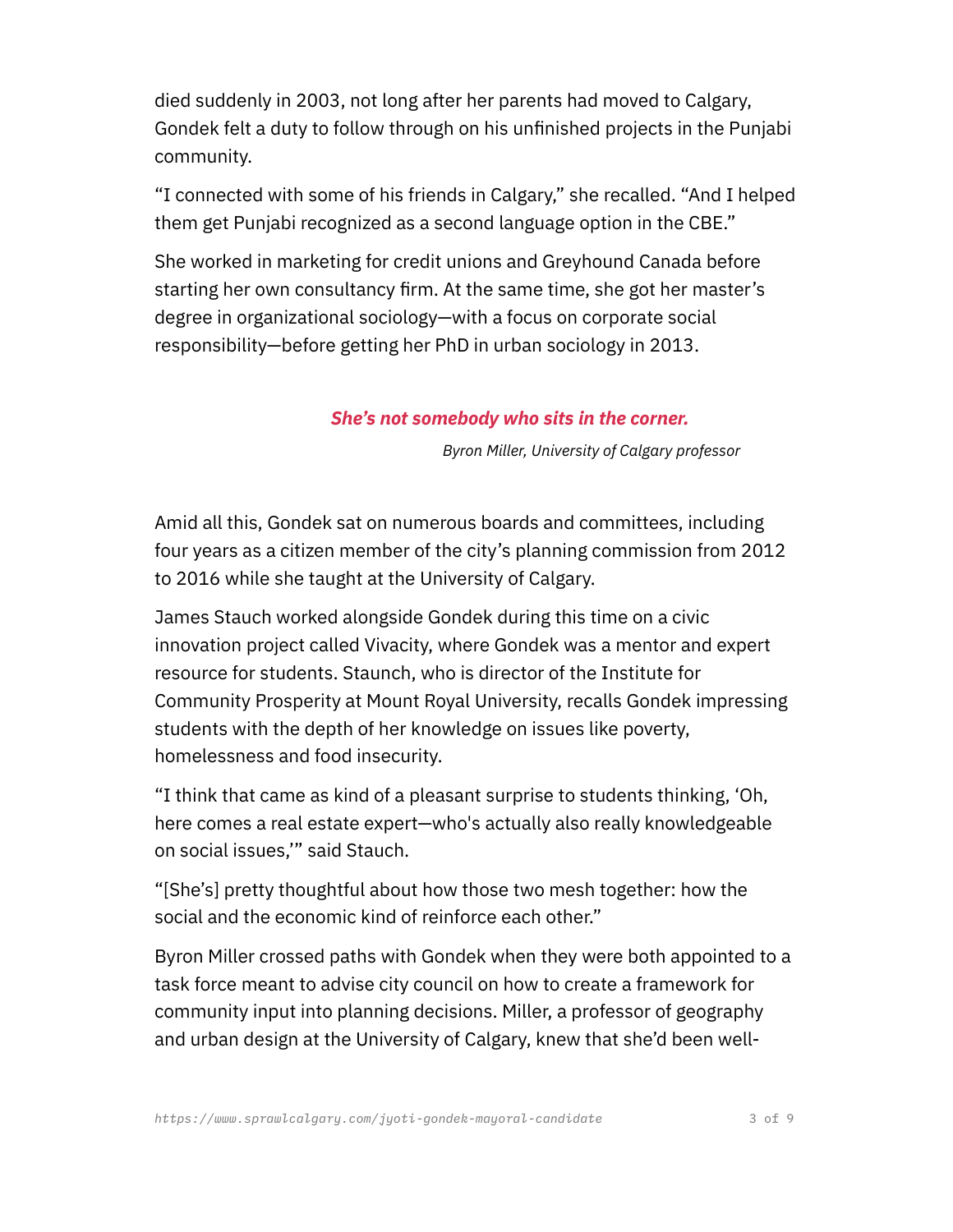regarded as a PhD student in sociology. (He'd read her dissertation, later citing it in one of his publications.)

On the task force, Miller got a sense of Gondek as a person.

"She advocates her position strongly," he said. "She doesn't really back down but she certainly listens to others. She's not somebody who sits in the corner."

In 2017, Gondek stepped down from the task force to run for the Ward 3 council seat vacated by Jim Stevenson, for whom she had previously been a campaign manager.

"It wasn't that I wanted to be a politician, I wanted to be a city builder," Gondek said. "I followed that path for 10 years. And then when I determined that all my work in the community on various boards and committees was not able to influence the decision makers in the way I had hoped—that's when I took the plunge."

## **Challenging how urban sprawl is understood**

In a city where many developers have made fortunes expanding suburban areas during boom years, Gondek's history with the development industry has raised questions since she entered politics.

In 2013, the Urban Development Institute (UDI)—"the voice of the development community in Calgary"—hired Gondek's company, Tick Consulting, to help reframe how urban sprawl is perceived in Calgary.

At the time, the UDI ran a website (www.votecalgary.ca) to influence public discourse before the 2013 election and provide "a voice to industry concerns."

At issue in Gondek's research for the UDI were two words in particular: "sprawl" and "suburbs."

Gondek argued that neither word described what developers were building in Calgary. Sprawl, she said, describes growth that is uncontrolled and unplanned. "In our opinion, it's simply not the case for Calgary," she told the *Calgary Herald*.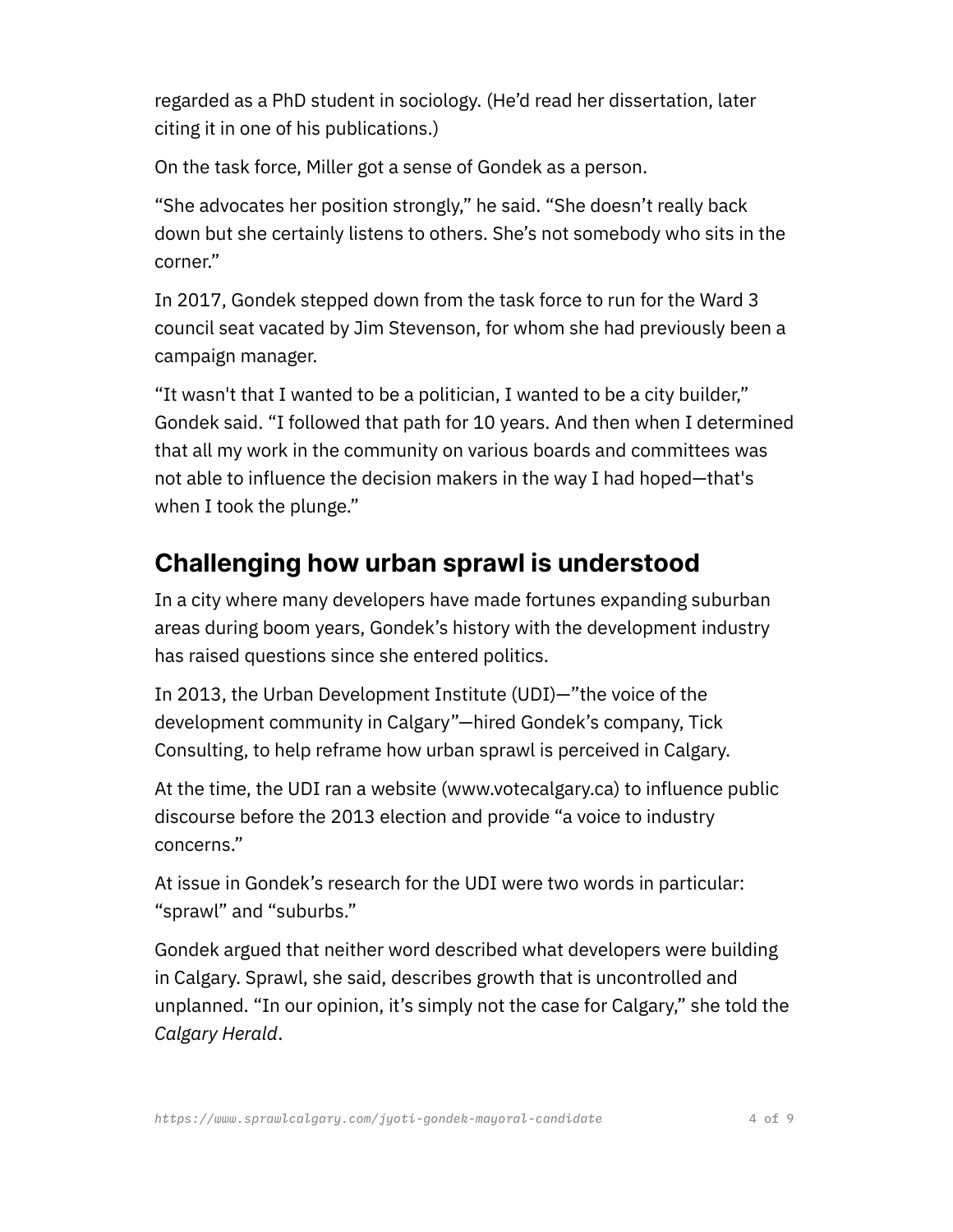And suburbs? They were an "American concept" describing growth outside a municipality's borders. "Calgary's so-called suburbs are actually a part of the city—there's nothing 'sub' about them," she said.

In her first term on council, Gondek has also sought to reframe the way growth on the city's perimeter is understood.

> *[Calgary's suburbs] are actually a part of the city — there's nothing 'sub' about them.*

> > *Jyoti Gondek in 2013*

After Gondek voted with the majority of city council to approve 14 new communities in the summer of 2018—going well above the eight originally recommended by city admin, and provoking significant public backlash— Gondek took issue with them being constantly described as "14 new communities."

She argued that some of the new approvals were better understood as completing existing communities on the city's periphery, including those in her ward.

"A lot of that '14 new communities' rhetoric misses the fact that we are putting in amenities—and commercial and retail areas—in places that have traditionally been residential only," Gondek told *The Sprawl* in 2019. "So we're helping people actually have complete communities. But that gets missed when we only talk about approving '14 new communities.'"

### **Developing questions**

Gondek's university work also intersected with the development industry. From 2014 to 2017, Gondek was director of the Westman Centre for Real Estate Studies at the University of Calgary's Haskayne School of Business.

It was founded in 2013 with a \$5 million donation from its namesake, Jay Westman, CEO of local developer Jayman BUILT.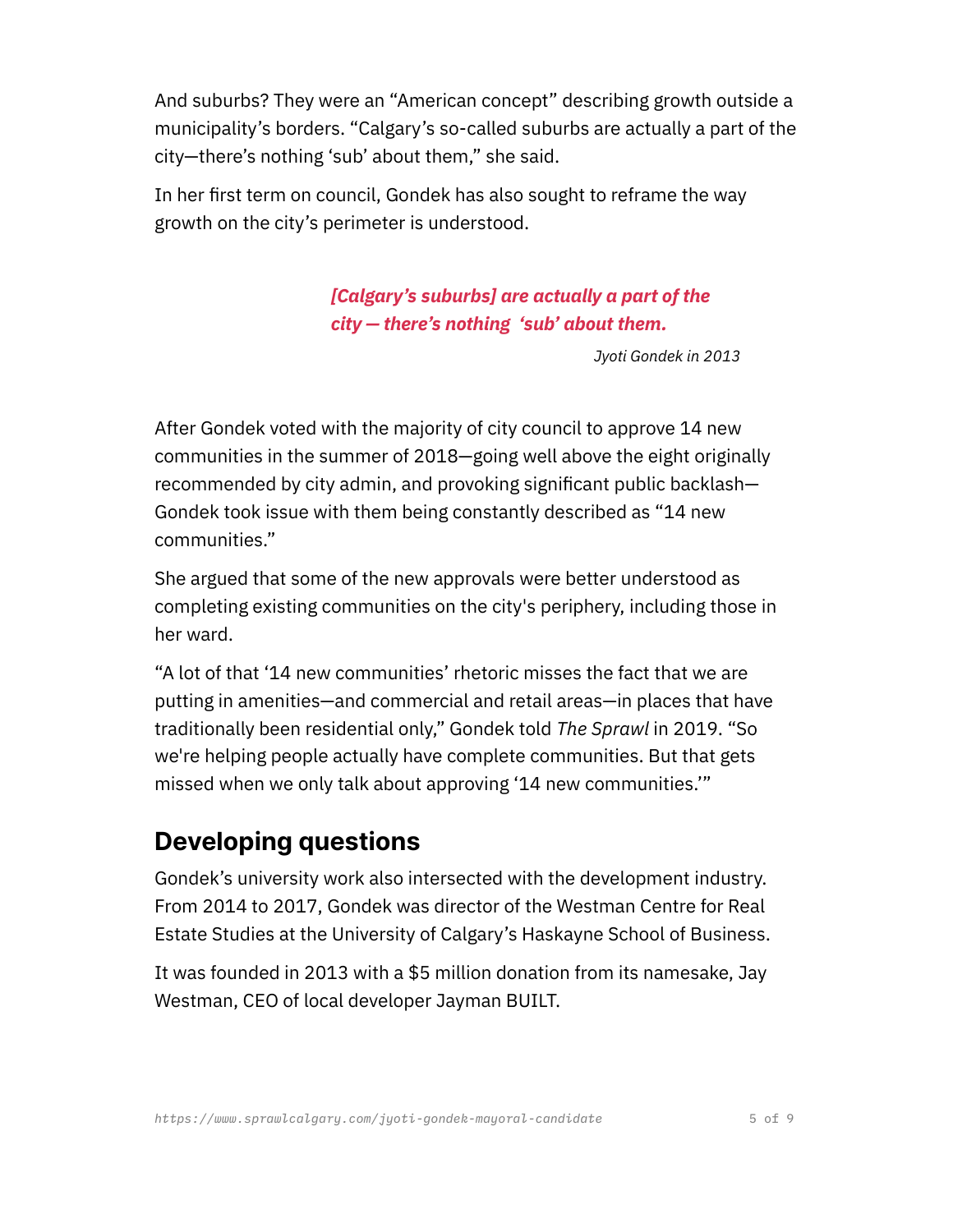Westman is listed as a donor to Gondek's 2021 campaign, as is developer Cal Wenzel, who was infamously recorded in 2013 describing a plan to use the deep pockets of the industry to ensure a developer-friendly city council.

Also listed as Gondek donors: Wayne Chiu, founder and CEO of Trico Homes; Peter Livaditis of LaCaille Group; and former Calgary Herald publisher Guy Huntingford, who now sits on the board of a commercial real estate development association.

(Farkas lists "C. Wenzel," "J. Westman," and "P. Livaditis" as donors, and Westman and Wenzel's son Shane appear on Davison's list. Chiu and Huntingford do not appear on their lists. None of the donors responded to requests for confirmation.)

> *We're helping people actually have complete communities. But that gets missed when we only talk about approving '14 new communities.'*

> > *Jyoti Gondek in 2019*

As reported by *LiveWire Calgary*, contributions from developers made up 47% of Gondek's financial disclosures from her 2017 campaign. Farkas and Davison's ratios were 37% and 36%, respectively, close to the average among councillors of 35%.

Gondek told *The Sprawl* that donations do not change her approach to decision-making. She describes her relationship with developers as instructive for her approach to political problem-solving.

"I found that there was this incredibly antagonistic relationship between the land-development industry and the city," she recalled about her experience as a consultant. "So, as someone who specialized in consulting in social responsibility, I tried to figure out a way to make that relationship more collaborative—and focused on building the best communities for the people that both parties need to serve."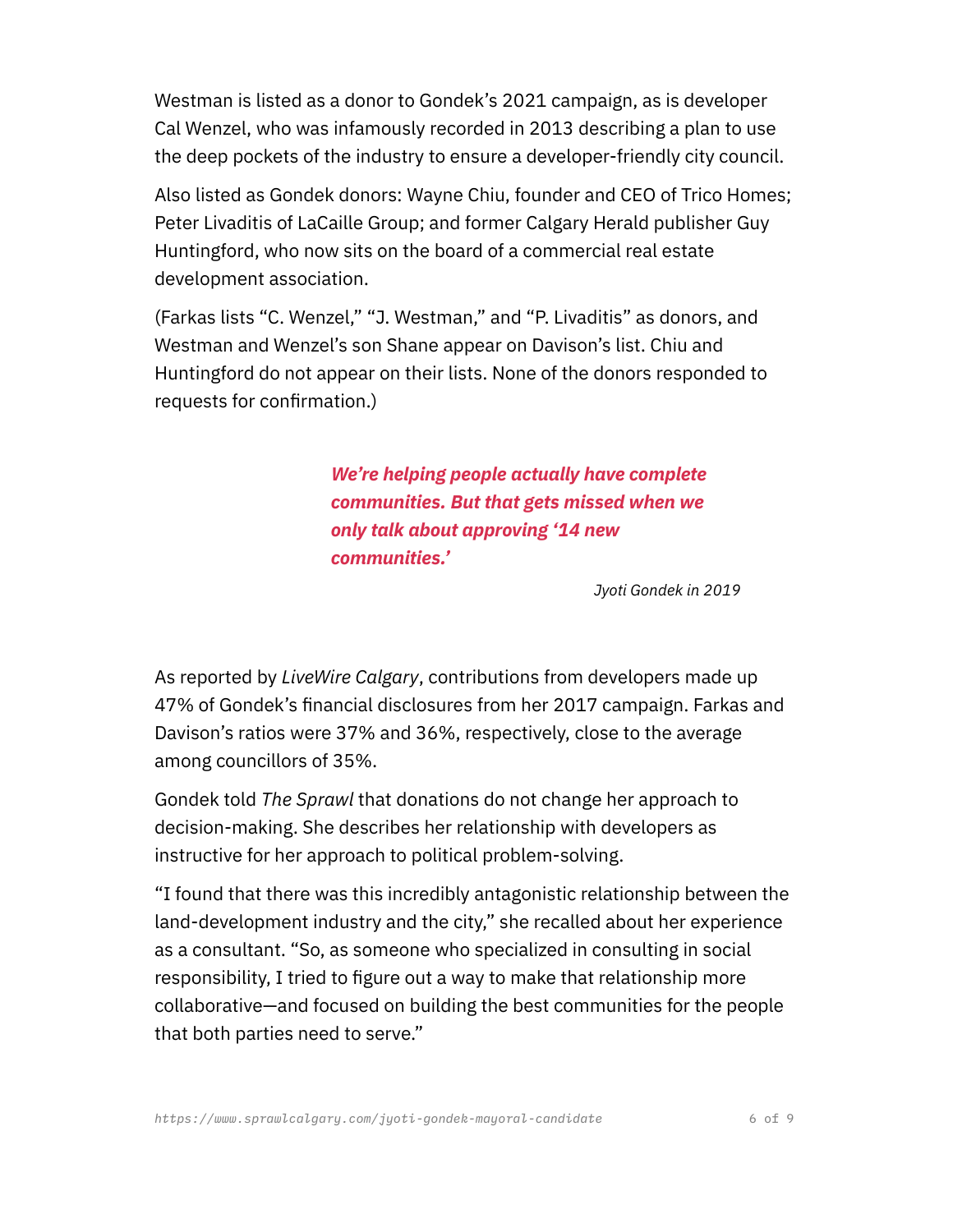Asked if there is an inherent tension between the best interests of Calgarians and developers, Gondek frames the question in larger terms.

"I would say it's the whole capitalist dilemma: Why are you doing what you're doing? Is it to serve the best interests of your shareholder, or is it to serve the best interests of all stakeholders?" she said.

> *I found that there was this incredibly antagonistic relationship between the landdevelopment industry and the city.*

> > *Jyoti Gondek*

"I can tell you that there are a lot of people in the land development industry who are good folks trying to do good work, and sometimes our internal processes and policies at the city aren't allowing them to deliver the best possible product."

"And I can tell you there are members of industry who are stuck in the ways of the past, where they will say things like, 'Well, the market won't bear that.' And my comment back is, 'Well, you can shape the market. The market is you and me.'"

#### **A push to low-key make history**

Like many politicians seeking to occupy the political centre, Gondek sometimes seems to be gesturing to the left and the right simultaneously.

Her platform names eight issues she is focused on, including building the Green Line, investing in the arts, and renegotiating the city's financial relationship with the province. It also calls Calgarians "investors" for choosing to live here. Asked if this phrasing might seem exclusionary, Gondek said she wants to reclaim "the language of investment" from the financial sector.

Druh Farrell, who isn't standing for re-election in Ward 7, has known Gondek since well before the latter's foray into politics.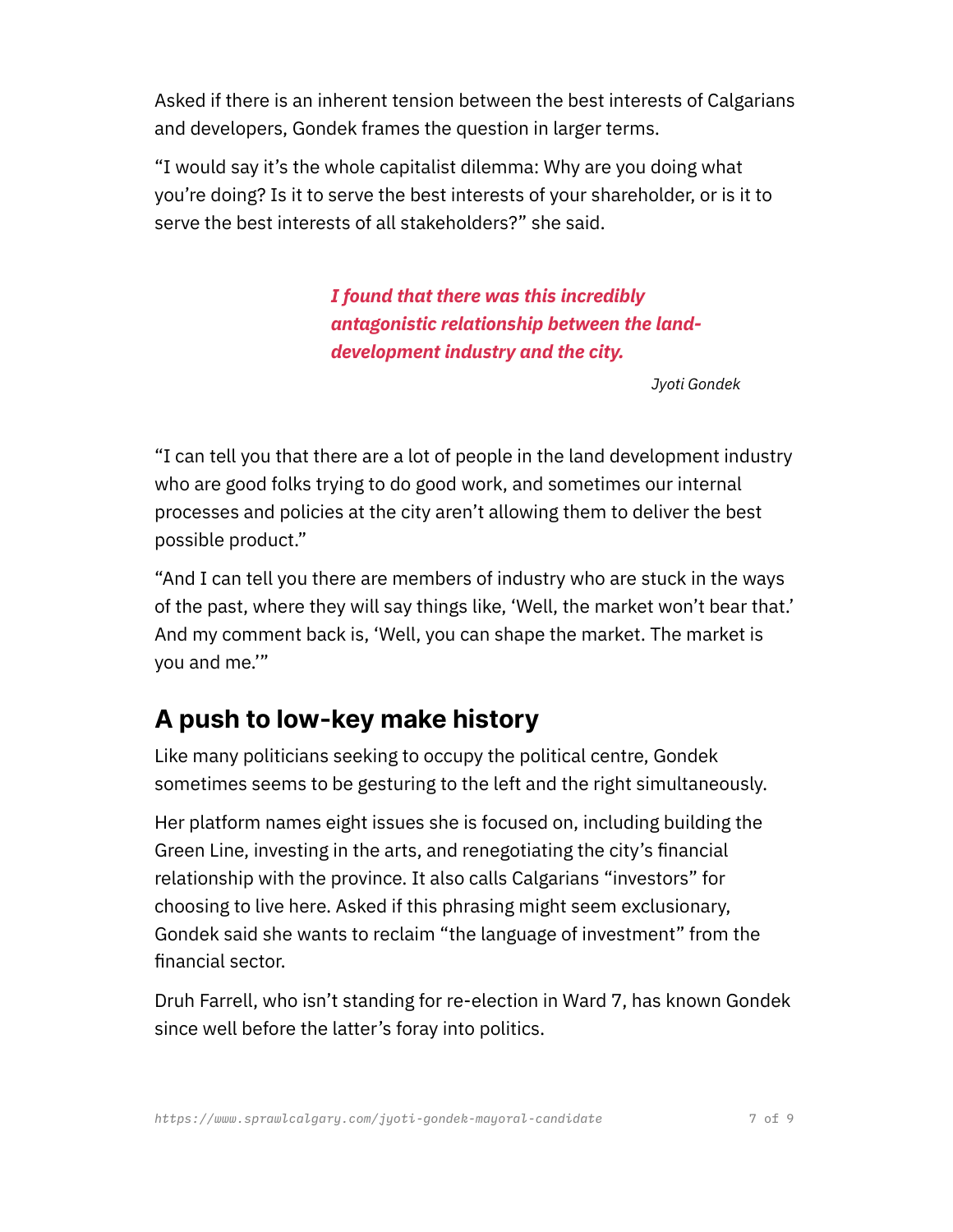"She's a compassionate human being who cares about the well-being of Calgarians—and not just the people who normally have the power around the council table, which is often people who have affluence and influence," said Farrell.

"What I've noticed as a co-worker is she's brave, she's smart, she knows the issues, she's extremely qualified, the best-qualified among the [mayoral] candidates," said Farrell.

All 27 mayoral candidates were recently asked by CTV to name a Calgarian they admire. Gondek named Virnetta Anderson, her predecessor as Ward 3 representative by four decades and the first Black woman on city council.

There has been no shortage of racist and misogynistic abuse directed at Gondek and other candidates during the campaign. Yet somehow the history-making quality of a possible Gondek victory almost seems like a footnote to the mainstream coverage and discourse. It certainly hasn't been a centrepiece of her campaign.

Gondek prefers it that way.

"I am running because I'm qualified, I have the experience, I have the character to do this job—and I want people to understand that as the primary reason I'm running," she said.

"That's how we start to normalize women and people of colour being in decision-making positions."

#### *She's a compassionate human being who cares about the well-being of Calgarians.*

*Druh Farrell, outgoing Ward 7 councillor*

Nevertheless, electing a qualified mayor who happens to be a woman of colour to succeed a qualified mayor who happens to be a man of colour would be a significant event for a city that, since its incorporation in 1884, has only elected nine racialized people and never elected a woman as mayor.